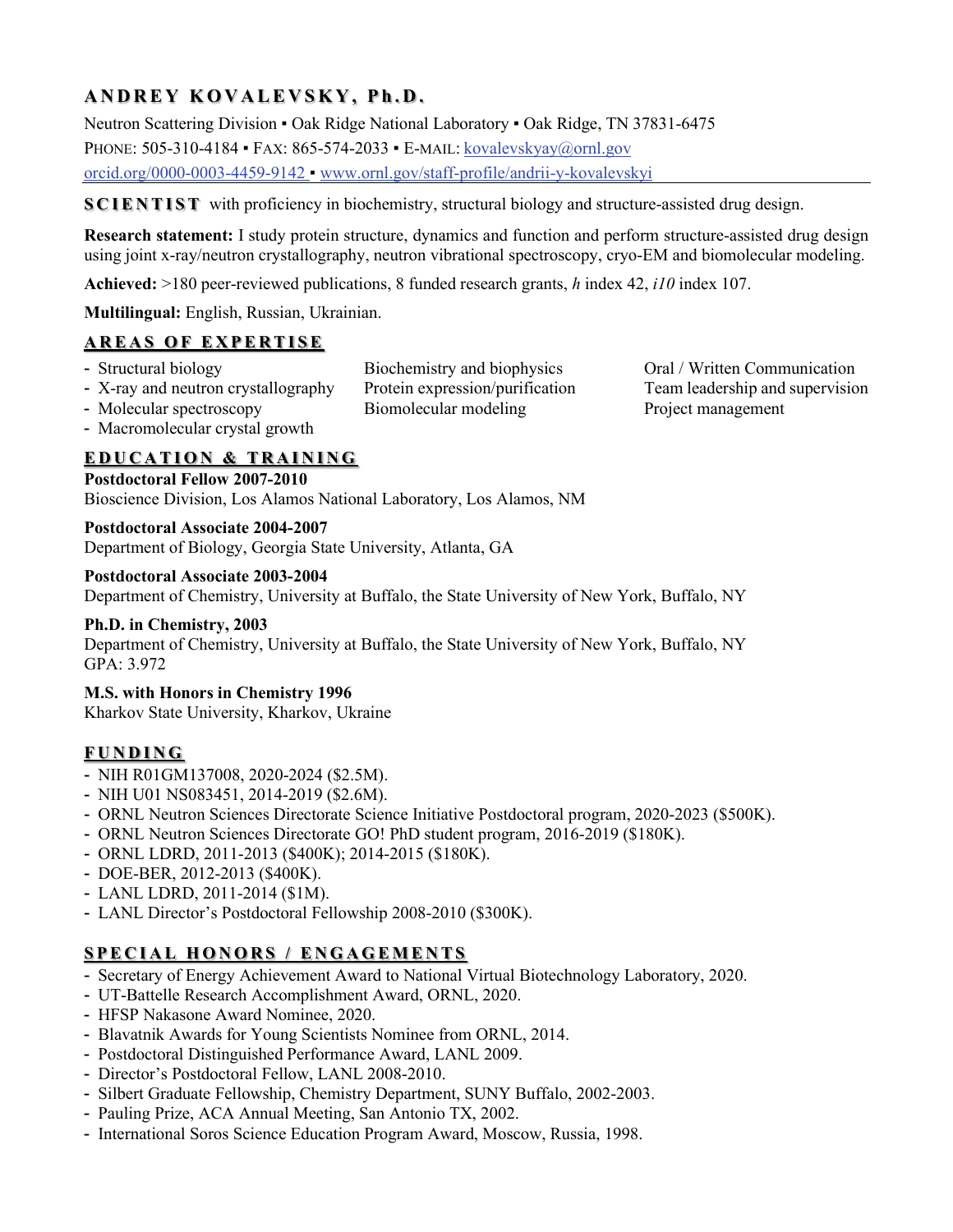## **PROFESSIONAL EXPERIENCE**

### **SENIOR R&D SCIENTIST** – *Neutron Scattering Division, Oak Ridge National Laboratory, Oak Ridge TN*

*(2018 – Present)*

 Managed and led externally and internally funded research projects in structural biology and drug design, including structure and function of pyridoxal-5'-phosphate (PLP)-dependent enzymes, design of oxime reactivators of organophosphate-inhibited human acetylcholinesterase and design of specific inhibitors of SARS-CoV-2 main protease. Designed and implemented strategies in joint X-ray/neutron protein crystallography, protein deuteration, purification and crystallization, neutron vibrational spectroscopy, and biomolecular simulations. Supervised research scientists, postdoctoral associates and students. Managed an X-ray crystallography/BioSAXS lab and IMAGINE/MaNDi neutron diffraction beamlines.

# **R&D SCIENTIST 3** – *Biology and Soft Matter Division, Oak Ridge National Laboratory, Oak Ridge TN*

- *(2012 – 2018)*
	- Managed research projects in mechanistic enzymology, protein engineering and drug design. Designed and implemented strategies in joint X-ray/neutron protein crystallography, enzyme kinetics, protein engineering, QM/MM calculations and MD simulations. Supervised research scientists, postdoctoral associates, students. Led science thrusts for neutron diffractometers at SNS and HFIR. Managed an X-ray crystallography/BioSAXS lab and IMAGINE neutron diffraction beamline.

# **R&D SCIENTIST 2** – *Bioscience Division, Los Alamos National Laboratory, Los Alamos NM*

*(2010 – 2012)*

 Managed multidisciplinary collaborations and teams to create protein structure-function projects and secure funding. Used X-ray/neutron protein crystallography, enzyme kinetics, rational protein engineering and quantum-chemical calculations for mechanistic studies of enzymes and improved their performance by mutagenesis. Managed several concurrent research projects. Served as a Beamline Scientist at the neutron Protein Crystallography Station at LANSCE. Mentored and oversaw professional development of postdoctoral scientists and students.

#### **POSTDOCTORAL FELLOW** – *Bioscience Division, Los Alamos National Laboratory, Los Alamos NM (2007 – 2010)*

 Led studies of enzyme mechanisms and protein/ligand complexes by X-ray/neutron protein crystallography for rational drug design and protein engineering. Expressed, purified (in milligram-to-gram quantities) and crystallized deuterated proteins. Collected, refined, analyzed X-ray and neutron diffraction data. Operated robotic protein crystal growth instrumentation. Managed several concurrent research projects. Supervised research of graduate and undergraduate students. Acted as a Beamline Scientist at the neutron Protein Crystallography Station user facility.

# **POSTDOCTORAL ASSOCIATE** – *Department of Biology, Georgia State University, Atlanta, GA*

*(2004 – 2007)*

 Spearheaded a team of postdoctoral researchers and students studying the molecular basis of HIV-1 protease drug resistance. Collected, solved and refined X-ray diffraction data. Analyzed high-resolution ligand-free and protein/ligand crystal structures. Expressed, purified, crystallized proteins. Studied enzyme kinetics and inhibition by UV-Vis and fluorescence spectroscopic assay methods. Performed site directed mutagenesis. Performed QM calculations.

## **POSTDOCTORAL ASSOCIATE** – *Department of Chemistry, SUNY Buffalo, NY*

*(2003 – 2004)*

 Instrumental in designing and execution of the state-of-the-art time-resolved photo-crystallographic experiments. Obtained atomic structures of excited-state molecules in crystals. Synthesized and characterized transition metal complexes. Studied photo-induced charge transfer in the solid state using laser spectroscopy. Performed QM calculations of organic and inorganic molecules. Crystallized compounds utilizing a variety of methods. Collaborated with international research groups on the project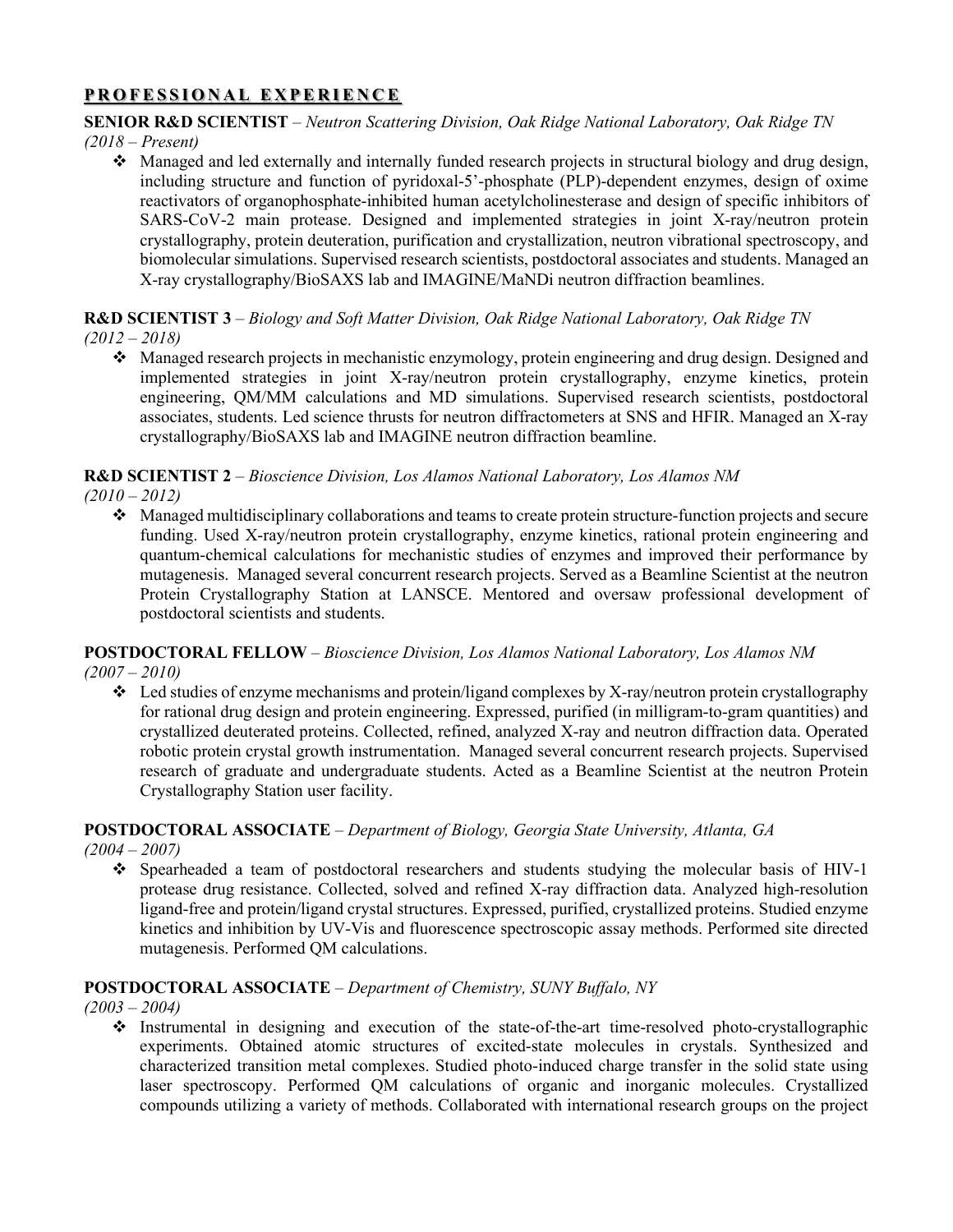studying conductive and magnetic properties of fullerene co-crystals with organic and inorganic compounds.

#### **PHD STUDENT / RESEARCH ASSISTANT** – *Department of Chemistry, SUNY Buffalo, NY*

*(1999 – 2003)*

 Designed and executed photo-crystallographic experiments. Obtained accurate molecular structures of photo-induced products in crystals of ruthenium complexes, characterized by FT-IR and DSC. Synthesized and characterized ruthenium and iron coordination and organometallic compounds. Performed QM calculations of organic and inorganic molecules. Crystallized a number of coordination compounds. Solved, refined and analyzed crystal structures for and communicated with various research groups as a Departmental Service Crystallographer.

#### **RESEARCH ASSISTANT / SERVICE CRYSTALLOGRAPHER** – *Chemical Crystallography Laboratory,*

*Nesmeyanov Institute of Organoelement Compounds, Moscow, Russia (1996 – 1999)*

 Synthesized and characterized organic heterocyclic compounds by spectroscopy and crystallography. Employed QM and MM calculations to study conformational flexibility of organic heterocyclic molecules. Extensively grew crystals and performed service crystallography.

#### **AFFILIATIONS**

# **Research Professor & Adjunct Graduate Faculty Member (2014 – current)**

Department of Chemistry, University of Toledo, Toledo OH

#### **Joint Faculty Associate Professor (2015 – current)**

Department of Biochemistry & Cellular and Molecular Biology, University of Tennessee, Knoxville TN

#### **Regular Faculty (2012 – current)**

Faculty of 1000, Experimental Biophysical Methods Section, London, UK